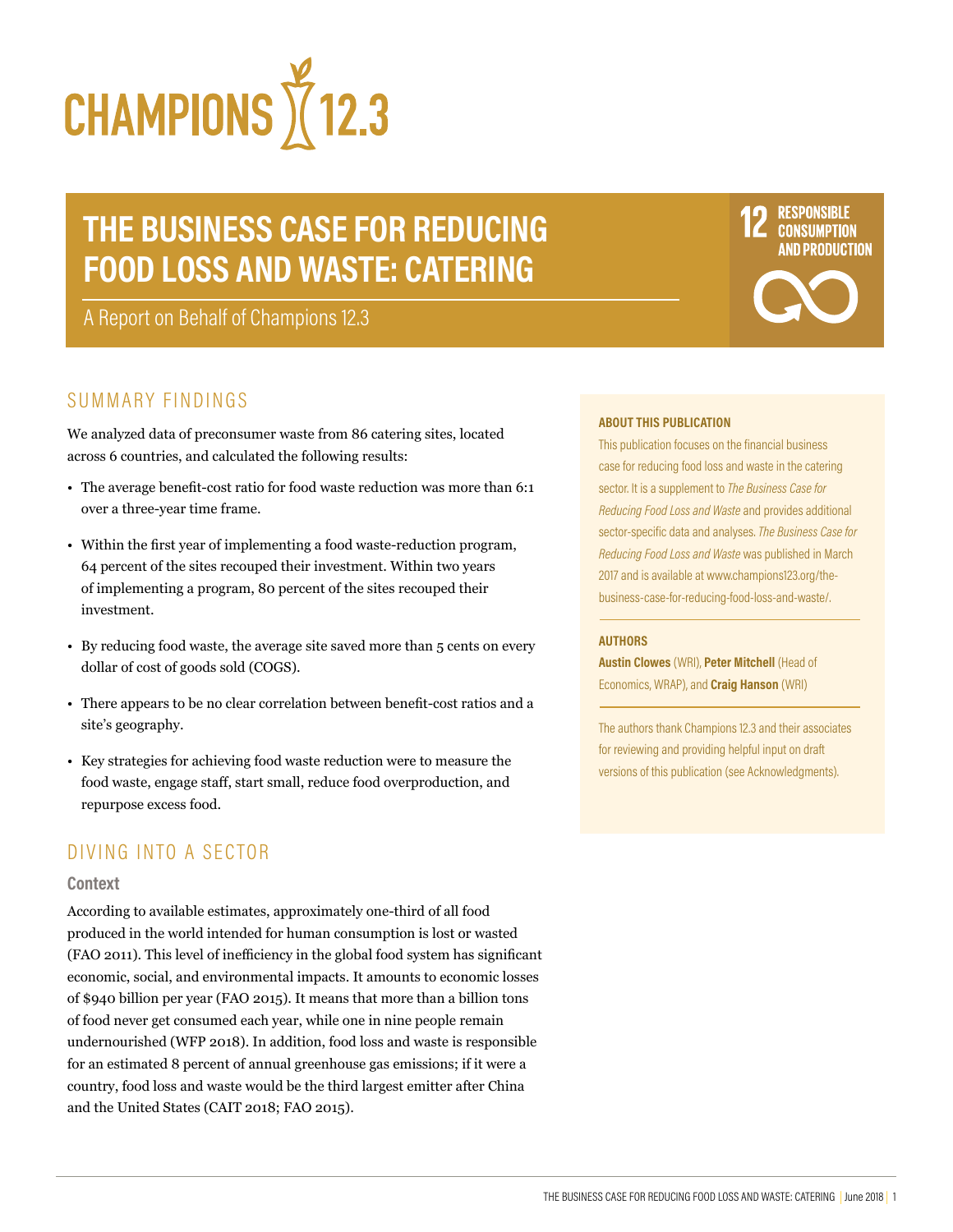Reducing food loss and waste can generate a triple win: for the economy, for food security, and for the environment. But why is food loss and waste reduction not already being implemented at sufficient scale? Interviews with privatesector decision-makers indicate that one reason is that many managers may not be aware—or may not believe—that there is a solid business case for reducing food loss and waste. For instance, the associated costs of food loss and waste may be buried in operational budgets, accepted as the cost of doing business, or considered not worth the investment needed to achieve reductions.

According to *The Business Case for Reducing Food Loss and Waste* (Hanson and Mitchell 2017), there is a robust business case for companies to reduce food loss and waste. That publication analyzed historical data from nearly 1,200 business sites across 17 countries and more than 700 companies. These companies represented a range of sectors, including food manufacturing, food retail (for example, grocery stores), hospitality (for example, hotels), and food service (for example, canteens, restaurants). The analysis found that the median benefit-cost ratio was 14:1. Thus, for every \$1 (or other relevant currency) invested in food loss and waste reduction, half of the surveyed company sites realized a \$14 or greater return.

There is also a nonfinancial business case for reducing food loss and waste. Interviews with business leaders indicated that there are a number of strategic yet nonfinancial motivators. These relate to waste regulations, environmental sustainability, food security, stakeholder relationships, brand recognition, and a sense of ethical responsibility. Although these benefits may be hard to quantify in monetary terms, interviewees indicated that these nonfinancial reasons are an important part of the business case for action.

Since the launch of *The Business Case for Reducing Food Loss and Waste*, some private-sector managers have asked the authors what the financial business case looks like for specific sectors. "The 2017 publication gave a good overview across industry sectors, but we want to know what our sector looks like alone," is a request periodically heard. This publication continues our effort to address this request, focusing on the catering sector. A publication focusing on hotels was published in April 2018, and additional future publications will focus on other sectors.

#### **Methodology**

In this publication, we analyzed new data from catering operations with a level of granularity not available to the authors a year ago. This dataset includes catering operations that include commercial corporate facilities, restaurants, hospitality, schools and universities, and government facilities. In total, we have data about food waste-reduction efforts from 86 catering sites across six countries. Based on these data, we calculated the benefit-cost ratios, cost reductions, payback periods, and investments made. We then conducted interviews with managers, including managers of the data providers from these catering sites, to identify what actions the sites took to reduce their food waste. We have illustrated real-world experiences via case studies, although it is not possible to guarantee that case study sites are included in the dataset for reasons of anonymity.

This publication is intended to supplement *The Business Case for Reducing Food Loss and Waste*. We encourage audiences to read that publication as well in order to have a holistic picture of business reasons for tackling this important issue.

# BENEFIT-COST RATIOS

Based on the suite of real-world, historical examples for which we could obtain both financial benefit and cost data, we estimated the benefit-cost ratios of taking action to reduce food loss and waste for caterers. A benefit-cost ratio is the ratio of financial benefits to financial costs attributable to the food loss and waste actions or program. Box 1 summarizes the methodology and dataset for the benefit-cost ratio analysis in this publication. While the analysis includes all catering sites for which data could be accessed, it is not possible to guarantee that these results are applicable to the entire catering sector or to any particular caterer. What we could access is a small dataset relative to all catering operations in the world. Therefore, be cautious when applying our results to other instances.

From the pool of data we could access, 85 percent of the sites analyzed had a net positive financial return; that is, a benefitcost ratio greater than one-to-one (1:1). The median benefitcost ratio—where half of the sites achieved a higher ratio while half achieved a lower ratio—was over 4:1 (Figure 1). Thus, for every \$1 (or other relevant currency) invested in food waste reduction, half of the sites realized a \$4 return or greater. Expressed in terms of return on investment (ROI), this is a greater than 300 percent return on investment.<sup>1</sup> The average benefit-cost ratio was over 6:1.

Across the company sites analyzed, the ratios vary widely, from 0:1 to 25:1. There appears to be no clear correlation between benefit-cost ratios and geography.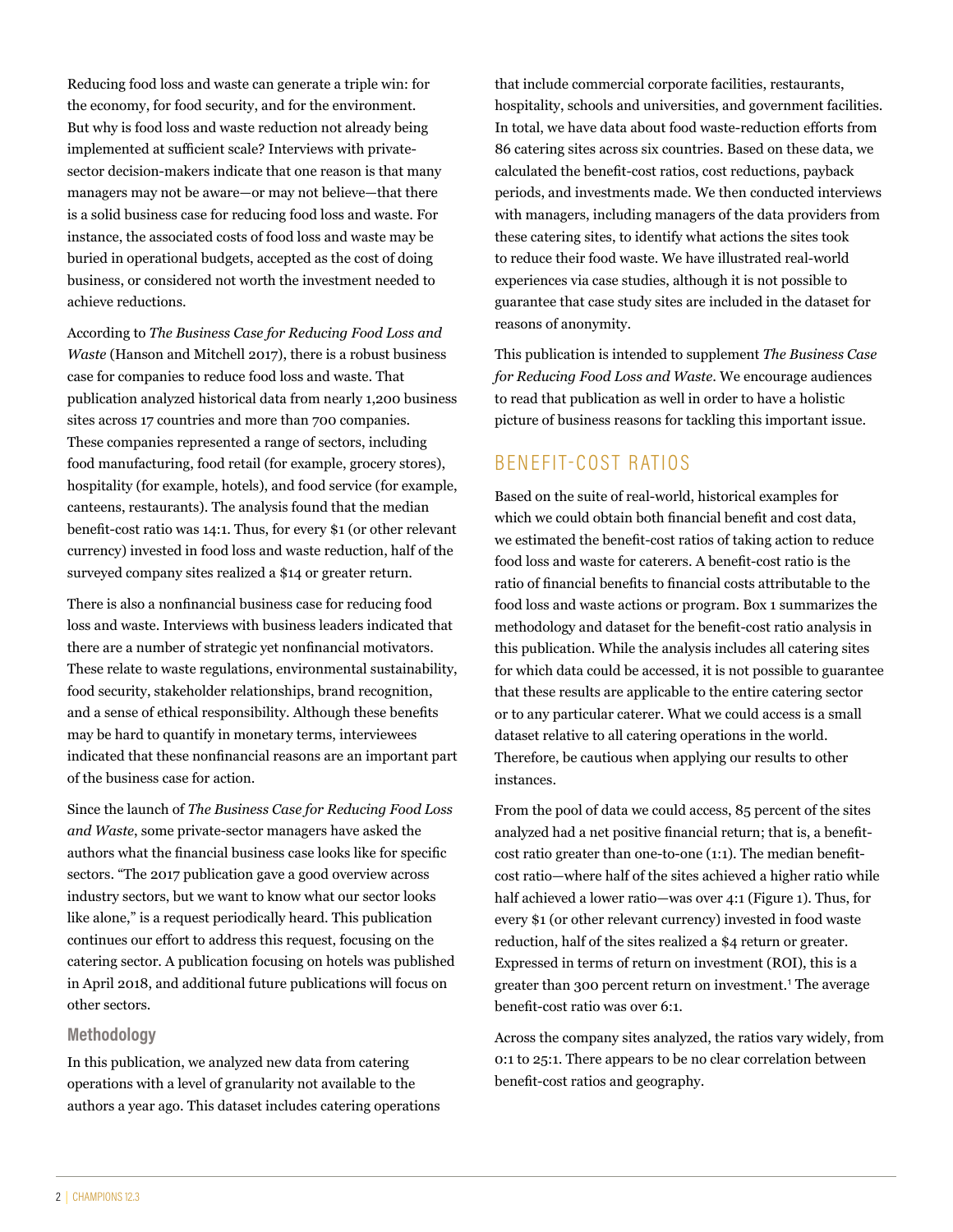#### BOX 1. **Methodology for Quantifying Benefit-Cost Ratios**

The analyses of benefit-cost ratios have the following parameters:

• **Benefits and costs.** Our analyses factor in both the benefits and the costs of reducing food loss and waste. Costs include how much an entity pays to quantify where and how much food is being lost and wasted, identifying which actions it will take, and implementing those actions. This includes expenditures on consultants, equipment, staff training, and more. The benefits are the financial gains (that is, lower costs, additional revenue) from reducing food loss and waste. This includes optimizing food or raw material purchases (since more of what is purchased is consumed or used in a salable product), lowering waste collection and management costs, adding revenue by selling food that otherwise would have been unsold, and more.

To illustrate how we calculate a benefit-cost ratio, assume the following scenario: A caterer has baseline annual food sales of \$3 million and food costs of \$900,000. After one year of implementing a food waste-reduction program, annual food sales are still \$3 million, but food costs are reduced by \$27,000. When calculating the benefit-cost ratio for this time frame, the numerator (that is, benefit) would be \$27,000. Suppose the caterer spent \$5,400 on the food waste-reduction program. This amount is the denominator (that is, cost). The resulting benefit-cost ratio for this caterer would be 5:1.

- **Individual entities.** The benefit-cost ratios we developed are for individual business sites. We were able to access historical financial cost and benefit data for food waste-reduction efforts of 86 catering sites located across 6 countries: China, Ireland, Norway, Singapore, Sweden, and United Kingdom. Benefit and cost data in local currencies have been converted to current year U.S. dollars. Except where noted, the sources of the data points are treated anonymously to preserve commercial
- **Historical data.** Our analyses are based on actual field data, not pro forma calculations.
- **Time period.** For each site for which a benefit-cost ratio is calculated, we standardized the data provided to us by calculating the financial costs and the financial benefits cumulated over a three-year period. The three-year period for each site begins at implementation of a food waste-reduction program. Using a three-year time period enables us to capture the fact that for many sites, the majority of the costs occur in the first year and decline thereafter, while the financial savings start in the first year and continue each year thereafter. Usually there is a fixed investment cost occurring in the first year, followed by a smaller amount of annual recurring costs to maintain the program and monitor program implementation. Nonetheless, a three-year time horizon is conservative to the degree

that cost savings continue after year three with continued investment. For sites with less than three years of data, we assumed that the pattern of actual results from the most recent weeks for which data are available would continue. This assumption is based on historical data of benefit and cost cash flow patterns from sites with three or more years of data collection.

- **Discount rate.** The benefit-cost ratio is the ratio of the three-year cumulated discounted flow of financial benefits to the three-year cumulated discounted flow of financial costs. We apply a conservative 10 percent per annum discount rate.<sup>a</sup>
- **Food waste measured.** In this analysis, we assessed food waste generated in a site's kitchen. This includes food and the associated inedible parts remaining from preparation, storage, and any leftovers thrown away by kitchen staff. The analysis includes neither food rescued (for example, given to charity) nor plate waste from customers (that is, any food that a customer does not finish from his or her plate). If food was diverted to another organization to feed people in need, it is outside the scope of this analysis because it is not food waste.

(see Appendix).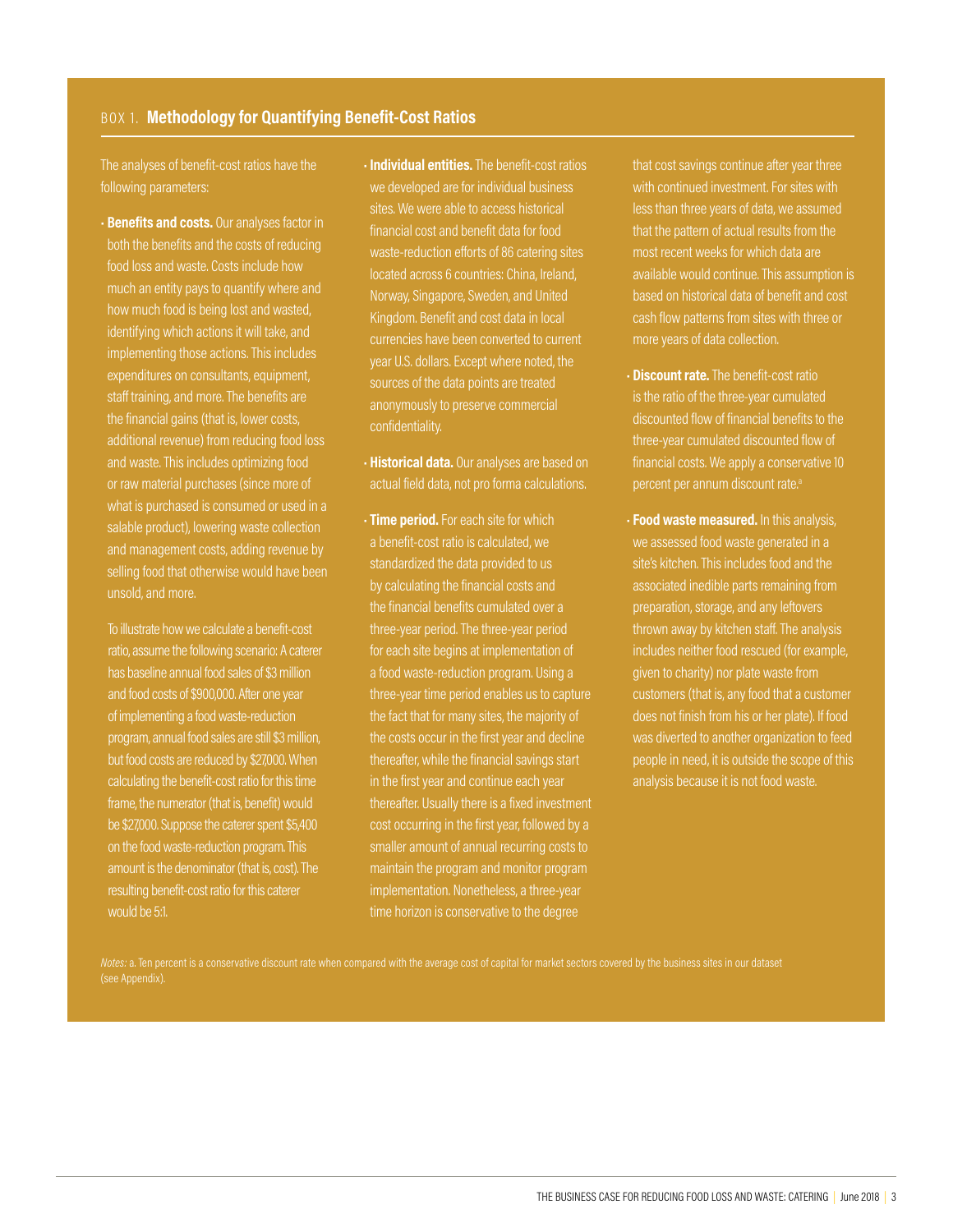



Source: WRI and WRAP Analysis.

While the median benefit-cost ratio experienced by the catering sector in our study is lower than that found in the broader sector analysis summarized in *The Business Case for Reducing Food Loss and Waste* (Hanson and Mitchell 2017), the median benefit-cost ratio of caterers still is a high return on investment and thus can be a financial opportunity for the catering industry.

Drawing on interviews with nongovernmental organizations, food waste measurement experts, and managers involved with some of these surveyed sites, it appears that those locations with higher ratios tended to have one or more of the following features:

- They identified hotspots that consistently produce high levels of waste and prioritized efforts on these hotspots.
- They only needed low capital investments because they already had equipment in place to monitor or reduce food loss and waste (for example, scales, containers, refrigeration units).
- They were highly creative when expanding a pilot food waste-reduction project to other operations. For example, Box 4 highlights a company that used cloud-based finance systems that allowed them to expand their food wastereduction programs to other operations at little or no cost.
- They had high levels of staff engagement with the food waste-reduction program, especially among kitchen staff.

One trait interviewees observed that was associated with some sites with lower ratios was a lack of staff encouragement from management. Although kitchen and service staff are a

great source of innovation to reduce food waste, they need to be properly equipped and supported by management to be as effective as possible. Moreover, interviewees indicated that management not only must demonstrate buy-in and commitment but also must be very open to learning from front-line kitchen staffers. It is important that there is no fear relating to tracking waste and that staff believe that their ideas and suggestions are heard. If employees fear that wasted food will be viewed as emanating from poor performance on their part, they are less likely to track waste accurately and consistently.

Interviews with industry experts revealed that food waste is not typically measured as part of a caterer's standard operating procedures. Even in cases where food waste information is gathered (for example, from composting, on-site equipment, or haulers), that information is not always communicated back to food service teams. To be successful, a waste-reduction program needs to address this. Information feedback loops should be created so that caterers can inform kitchen staff and accurately track food waste-reduction efforts. But measurement alone does not reduce waste. Sites should also establish clear targets, test actions, and subsequently assess results against the targets.

Caterers with the highest ratios went further in their measurement and differentiated between wasted food (that is, caused by over-production, spoiled ingredients, improperly cooked dishes or similar) and the waste of associated inedible parts (that is, peelings, bones). This allowed them to identify potential areas on which to focus their efforts for the greatest financial returns. The greatest financial opportunity typically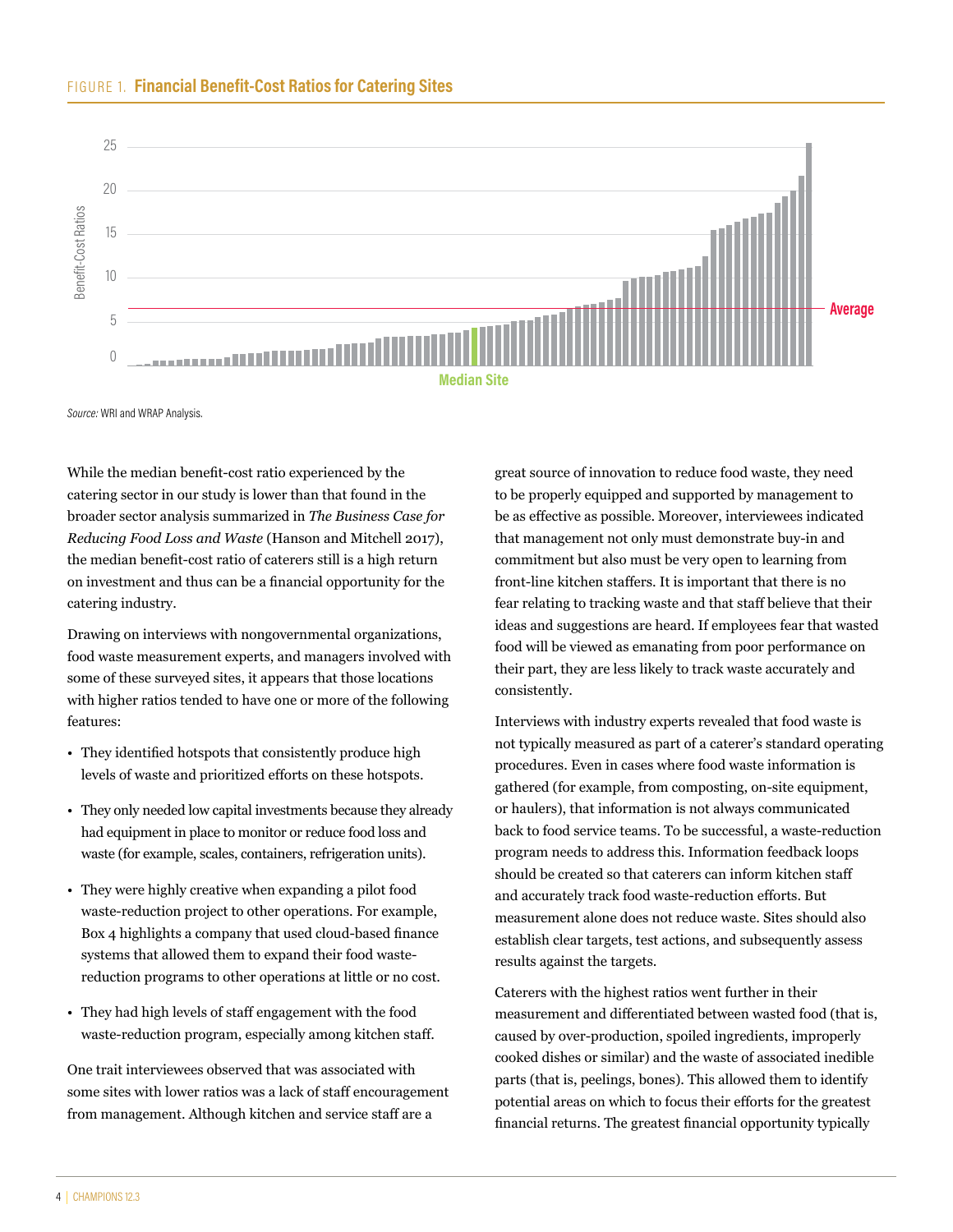

#### FIGURE 2. **Percentage Reduction in Food Waste (Monetary Value) over the Three-Year Implementation Period**

*Source:* WRI and WRAP Analysis.

lies in reducing the amount of wasted food, but repurposing what may be considered inedible parts (for example, peelings) may provide an opportunity to capture further financial and nutritional value.

# COST REDUCTION

Overall, food waste-reduction efforts in the surveyed sites were successful in lowering the amount of food waste. Caterers achieved an average 36 percent reduction of food waste by weight over a 12-month time frame. Over three years the average site reduced food waste by weight by 44 percent. In addition, many site managers prioritized reduction efforts on the basis of the likely economic gain from the reduction (versus an interest in reducing the total weight of waste). Put simply, the economic loss is greater when throwing away products that cost more per kilogram (for example, beef versus potatoes), and many managers prioritized reduction efforts accordingly.

According to interviewees, one way that site managers evaluate the financial effectiveness of their food waste-reduction efforts is to calculate how much the cost of food waste changed as a percentage of COGS (cost of goods sold), also referred to as "food spend." To illustrate, suppose a caterer spends \$100 procuring the food (for example, whole food, ingredients) it sells to customers, and the cost of what was thrown away in the kitchen is \$5. Food waste therefore represents 5 percent of COGS. If the caterer implements a food waste-reduction

program that lowers the cost to \$3, then the caterer achieves a 40 percent reduction in food waste in terms of monetary value, assuming its food spend is still \$100. This equates to a 2 percentage point drop in the cost of food waste as a percent of COGS (that is, from 5 to 3 percent of COGS).

Figure 2 and Figure 3 summarize the results from the surveyed sites over the three-year implementation period for which this data is available. The average site saw a 56 percent reduction in the cost of food waste (Figure 2). Those sites with increases in the cost of food waste grew in size (that is, increased the total amount of food purchased and sold) enough to exceed any relative reduction in food waste. In other words, these sites may be wasting relatively less at the end of their implementation period, but the absolute value of waste may have increased due to business growth. The average site saw a more than 5 percentage point drop in food waste as a share of COGS (Figure 3). The median site saw a more than 4 percentage point drop. In other words, half of the sites saved more than 4 cents on every dollar of COGS.

# PAYBACK PERIODS

When implementing food waste-reduction programs, most surveyed sites experienced the bulk of financial costs up front, followed by a steady stream of financial benefits over time. Costs included conducting food waste inventories, training staff on new food handling and storage procedures,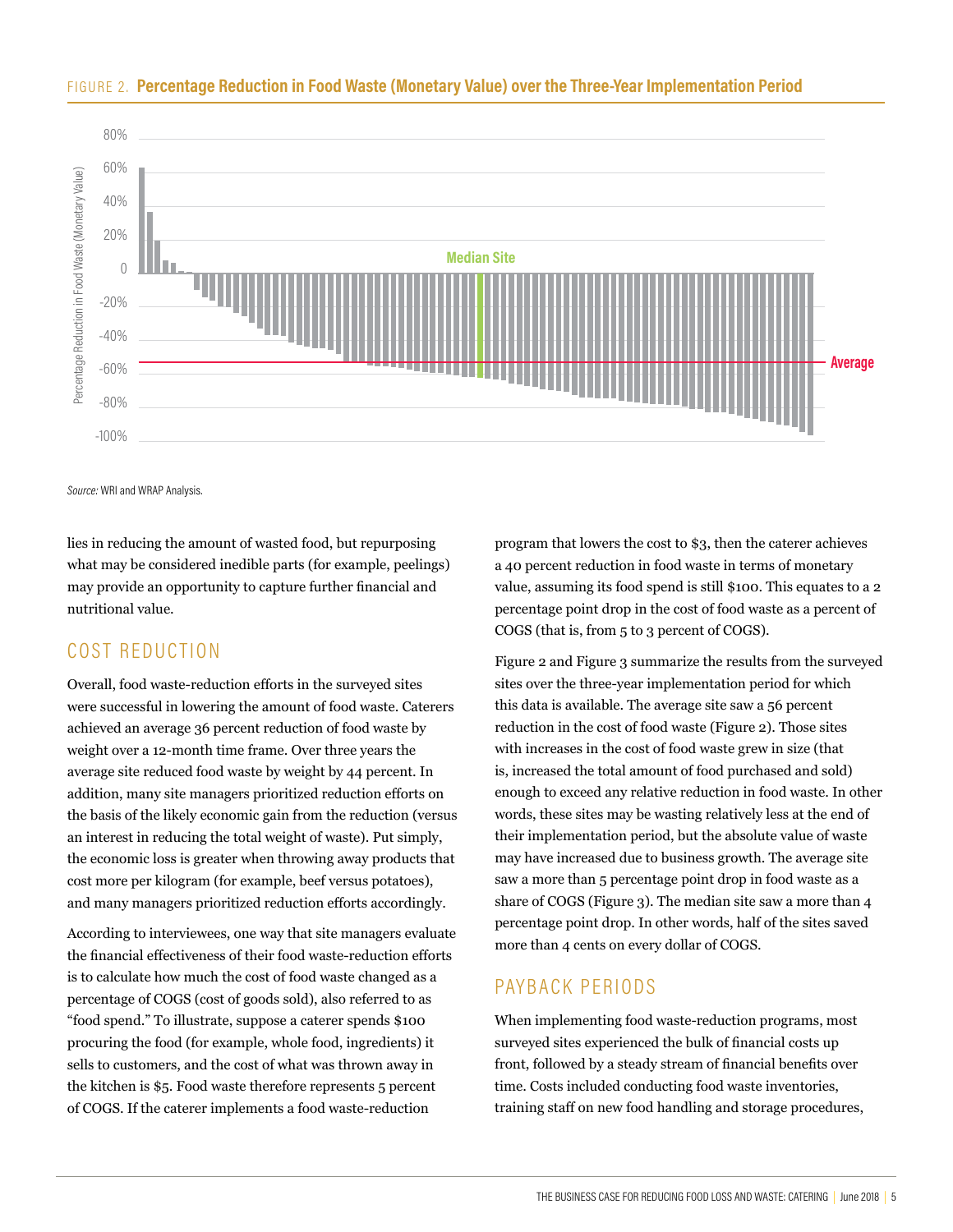### FIGURE 3. **Percentage Point Drop in Cost of Food Waste as a Percentage of Cost of Goods Sold (COGS) over the Three-Year Implementation Period**



*Source:* WRI and WRAP Analysis.

#### TABLE 1. **Annual Food Sales per Site**

| <b>ANNUAL FOOD SALES</b> |          |               |           |             |
|--------------------------|----------|---------------|-----------|-------------|
| <b>Number of Sites</b>   | Low      | <b>Median</b> | Average   | <b>High</b> |
| 86                       | \$40,000 | \$664,000     | \$881,000 | \$3,117,000 |

*Source:* WRI and WRAP Analysis.

and redesigning menus. Benefits included reduced food costs (for example, buying less food due to reduced waste levels), increased revenue from new menu items (for example, turning leftovers or repurposing food which was previously discarded into new salable dishes), and lower waste management costs (for example, sending less food to a landfill via a waste management company).

With this timing of financial flows in mind, we calculated the payback period for each site, assuming a linear flow of financial benefits over three years (Figure 4). The payback period indicates how long a food waste-reduction program must operate before surpassing a 1:1 benefit-cost ratio. Within the first year of implementing a food waste-reduction program, 64 percent of the sites recouped their investment. Within two years, 80 percent of the sites surpassed a 1:1 benefit-cost ratio.

# INVESTMENTS MADE

The food waste-reduction programs implemented by the surveyed sites were relatively inexpensive in terms of absolute dollars spent. Seventy-nine percent of sites were

able to keep their total investment in food waste reduction below \$10,000 over the three-year period. Ninety-eight percent of sites were able to keep their total investment in food waste reduction below \$15,000 over the three-year period (Figure 5). These costs consisted of purchasing smart scales or similar measurement technology and training staff in measurement and techniques to reduce waste. Many sites were able to keep their total investment low by embedding food waste measurement into their existing operating systems. Smart scales are tools installed in the kitchen that record the amount, composition, and value of food waste with an easy-to-use, customizable user interface. Examples of smart scales are tools sold or leased by the firms LeanPath and Winnow.

The waste reduction programs were inexpensive relative to annual food sales, as well. The average cost to invest in food waste reduction was only 1.6 percent of annual food sales. For context, these sites ranged from \$40,000 to \$3,100,000 in annual food sales. The average site in this subset had \$900,000 in annual food sales (Table 1).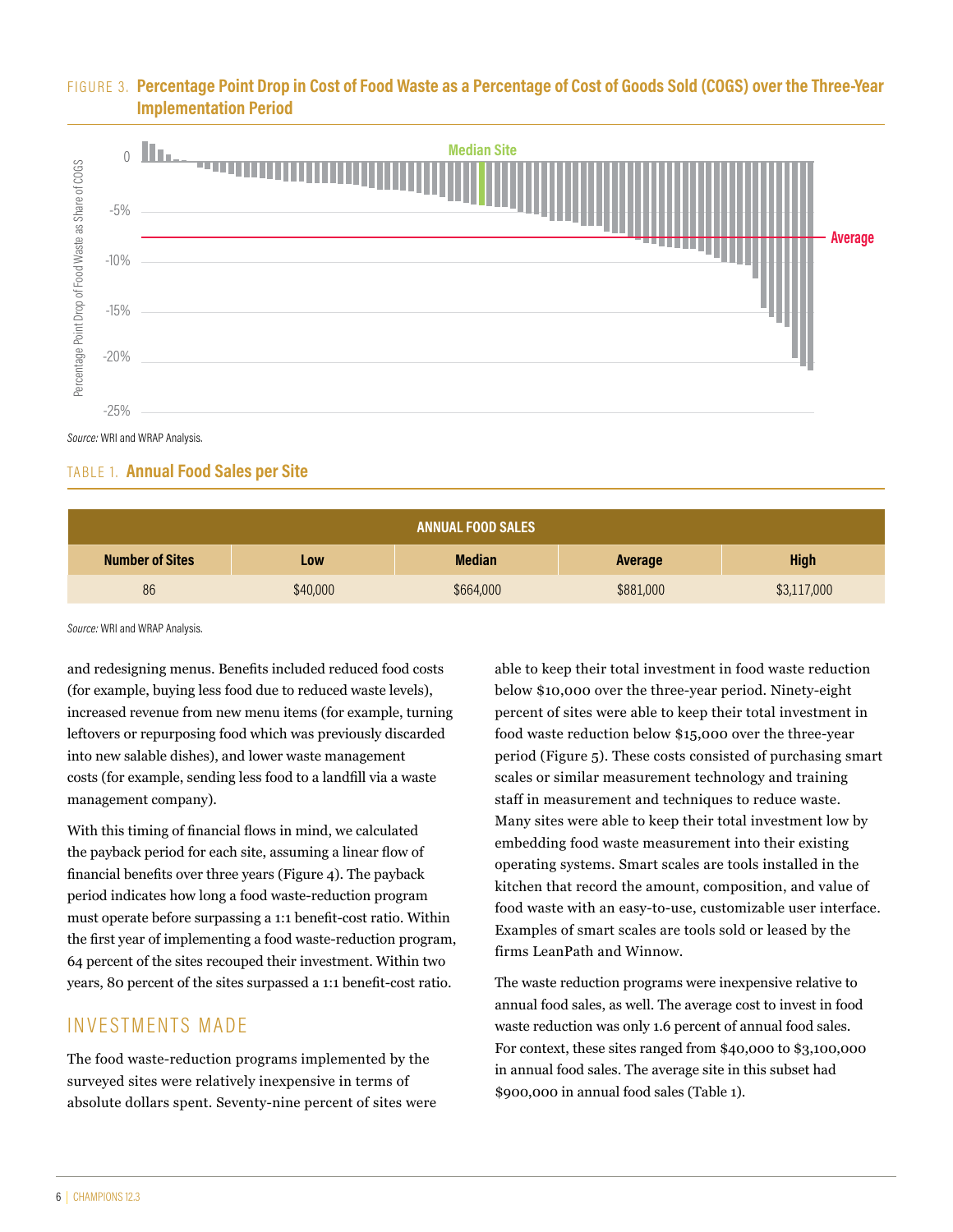### FIGURE 4. **Distribution of Payback Periods**



*Source:* WRI and WRAP Analysis.

![](_page_6_Figure_3.jpeg)

![](_page_6_Figure_4.jpeg)

*Source:* WRI and WRAP Analysis.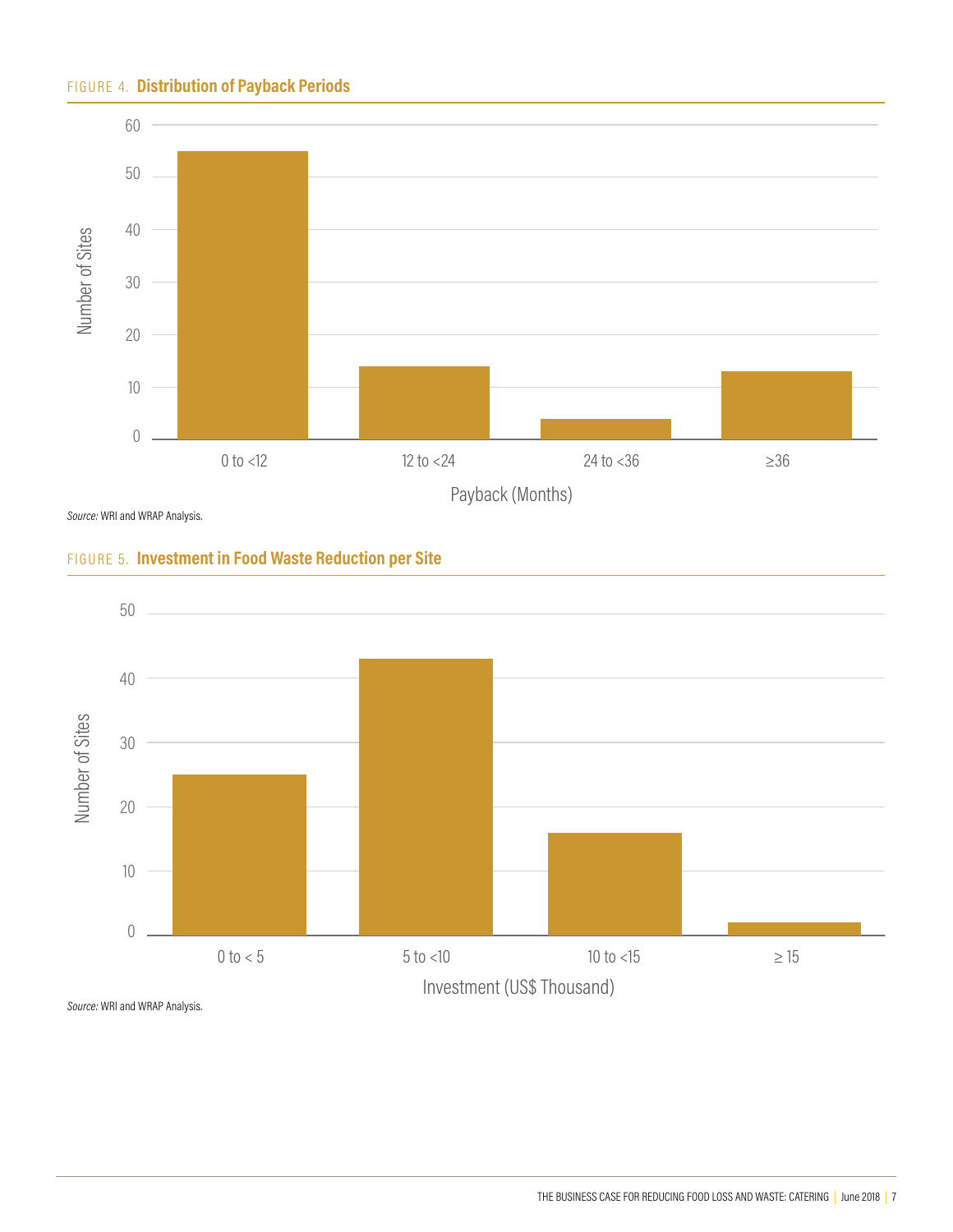# STRATEGIES EMPLOYED

Although specifics varied among sites, interviewees pointed consistently to five types of actions they pursued to achieve successful food waste reduction:

- **1. Measure**. Conducting a quantification of food waste generates a food waste inventory that enabled sites to identify *how much* and *where* food was being wasted. Such an inventory then helped managers prioritize hotspots to tackle and to monitor progress over time. All of the surveyed sites used smart scales and measurement systems. Box 2, Box 3, and Box 4 provide case examples of hotspot prioritization based on measurement. We cannot independently verify the figures in these case studies, which were provided by the featured sites themselves. Based on our interviews with food waste measurement experts, we recommend that sites use digital tools to measure their food waste. Manual measurement systems tend to underreport waste and thus may not capture all opportunities to reduce waste.
- **2. Engage staff.** According to interviewees, staff engagement was a key variable that determined the success of a food waste-reduction program among the surveyed sites. Kitchen and service staff often want to help prevent food waste at work but need more definition and guidance from leadership. This guidance, for example, could come in the form of daily staff meetings, casual conversations, formal training, or even establishing peer learning opportunities. Management should also work to remove any perception of blaming staff for causing waste. If staff fear they will be blamed for wasting food, rather than rewarded for measuring it, staff engagement will quickly decline. Factors that make the efficacy or efficiency of staff engagement more difficult are menus that change frequently and high rates of staff turnover. Such factors can lead to cyclical patterns of waste wherein the reduction program works as intended for a period of time, but thereafter waste levels drift upward. To combat this, interviewees recommend that managers embed the importance of food waste prevention and tactics to achieve it into their standard training and operating procedures.
- **3. Start small and get creative.** Pilot projects provided sites with an opportunity to test a food waste-reduction program on a small scale before rolling it out to other operations. Through a pilot phase, caterers were able to work through any potential issues with a small number of

staff and to establish clear action plans to reduce waste. Gradually expanding the scope of the program allows adequate time for peer learning and can demonstrate its financial benefits over time. Even in companies that have widened the breadth of their food waste-reduction program to all or nearly all of their sites, innovative solutions to food waste can be piloted in a few key sites and later expanded. According to interviews, on-site kitchen staff often developed some of the most creative and effective strategies to combat waste, and management should encourage collaboration among sites via pilot programs and cross-site peer learning opportunities. Managers should also build rewards into a food wastereduction program to drive desired behavior change and engagement among staff.

Management also needs to be creative when expanding the scope of a food waste-reduction program beyond its pilot phase and should adjust its speed and method of expansion to fit the company. Rolling out a program too quickly or slowly, with the wrong messaging to staff, or by assuming that all sites are the same can significantly reduce the financial benefits that a company sees from such a program. Box 3 and Box 4 provide examples of best practice when moving beyond the pilot phase.

- **4. Reduce overproduction.** Many sites had at least one menu item that was consistently under-consumed. By simply producing smaller quantities of such items, sites were able to prevent waste without negatively affecting the customer experience. For example, if staff notice that very few customers eat a certain roasted vegetable dish and it is discarded at the end of shift, the site could reduce the amount of that dish that is produced. This would reduce waste without any change in consumer behavior. Many sites also became more diligent about a meal's potential head count, which allowed kitchen staff and management to better forecast needs and reduce unnecessary overproduction. While head count accuracy may already be a goal for many sites, placing food waste reduction higher on the agenda of staff resulted in added emphasis on more accurate head counts, especially in a sector like catering that is susceptible to chronic over ordering.
- **5. Repurpose excess food.** Because forecasting customer demand is not a perfect science, catering kitchens will find themselves with leftovers and potential wasted food. In these cases, having a Plan B for how to safely repurpose leftovers can allow the kitchen to generate revenue from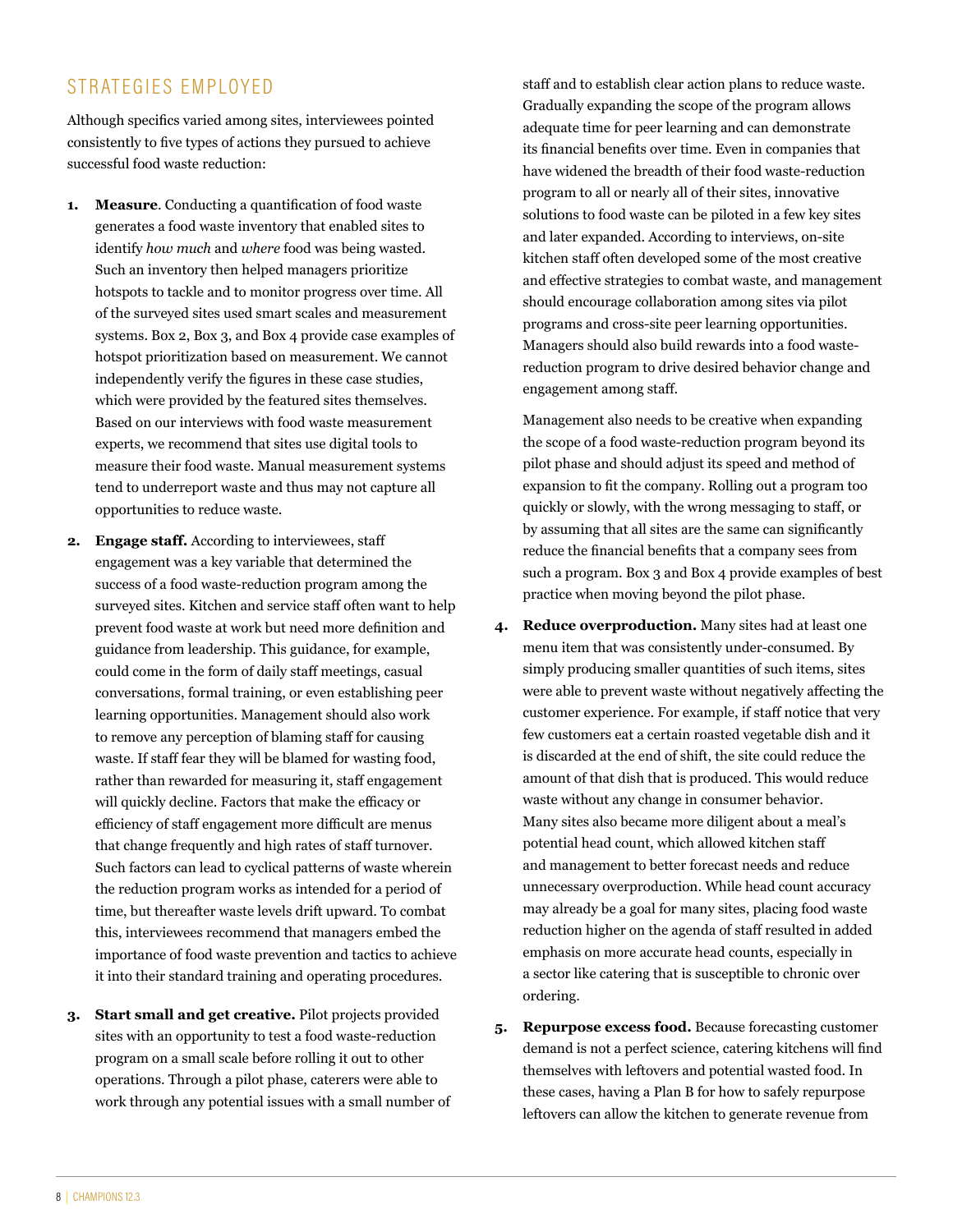Sodexo is the worldwide leader in Quality of Life services, with 427,000 employees in more than 80 countries. Sodexo has committed to eliminating avoidable waste to landfill by focusing on food waste prevention through its "WasteWatch powered by LeanPath" program. The WasteWatch program reduces site food waste by 50 percent, on average, and is planned to be rolled out across all client sites.

Achieving these results included the following key actions:

**1. Measure.** Management of food waste started with measurement. Waste management programs that measure waste have enabled client sites to reduce food waste significantly through better portion control and improved meal forecasting.

**2. Increase employee and consumer awareness.** Sodexo has tailored its messaging to its hourly employees. For example, educating hourly employees that the average family of four spends \$1,500 a year on food that is never consumed is more relevant than talking about the water and energy that were used to produce that food. Tailored messaging improves staff engagement. WasteLESS Week is a Sodexo annual consumer engagement campaign around food waste prevention. Around 50 countries participate in the campaign every year to reduce consumer plate waste.

**3. Collaborate with nonprofits.** In the United States, Sodexo has collaborated with Food Recovery Network, Feeding America, and Campus Kitchens to connect surplus food to those in need. While this collaboration does not provide direct financial benefits from sales, it contributes to Sodexo's goal of eliminating avoidable waste to landfill.

#### BOX 2. Sodexo Group **BOX 3. Compass Group UK & Ireland**

Compass Group UK & Ireland is the UK's number one catering and support services provider. The company employs more than 60,000 people across staff restaurants, universities, schools, sports and leisure, defense, and offshore sites.

Compass Group UK & Ireland has been using Winnow's digital tools since 2013 to measure and reduce food waste. Shifting from manually weighing waste, which was time consuming and inaccurate, the system has been rolled out to more than 250 sites. On average, sites have been able to reduce food waste by 50 percent by value over 12 months.

Achieving these results included the following key actions:

**1. Measure.** Compass sites track their waste with Winnow smart scales, which produce a daily report for chefs and managers. By comparing data across sites, Compass is also able to identify best practices and opportunities for peer learning. Digital measurement tools make measurement accurate and timely, enabling chefs to adjust production in order to reduce waste.

**2. Engage staff.** Compass focused on internal communications to help chefs and staff understand the rationale behind the food waste-reduction program and its associated benefits. This internal communications effort consisted of a series of webinars, case studies, and videos.

**3. Start small.** Compass started small. They trialed a food waste-reduction program in a few key sites and gradually expanded it. This gave necessary time to see the potential benefit for staff as well as the bottom line, and the program has greater staff engagement in new sites that have seen success from their peers. The Wellcome Trust, a global charitable foundation supporting scientists and researchers, was one of the first trial sites to start using a smart scale tool. Since the start of its food waste-reduction program in 2014, Wellcome Trust has reduced its total food waste by more than 70 percent. This represents a cumulative savings of 4.4 tons of food waste and 19 metric tons of  $\text{CO}_2$  emissions.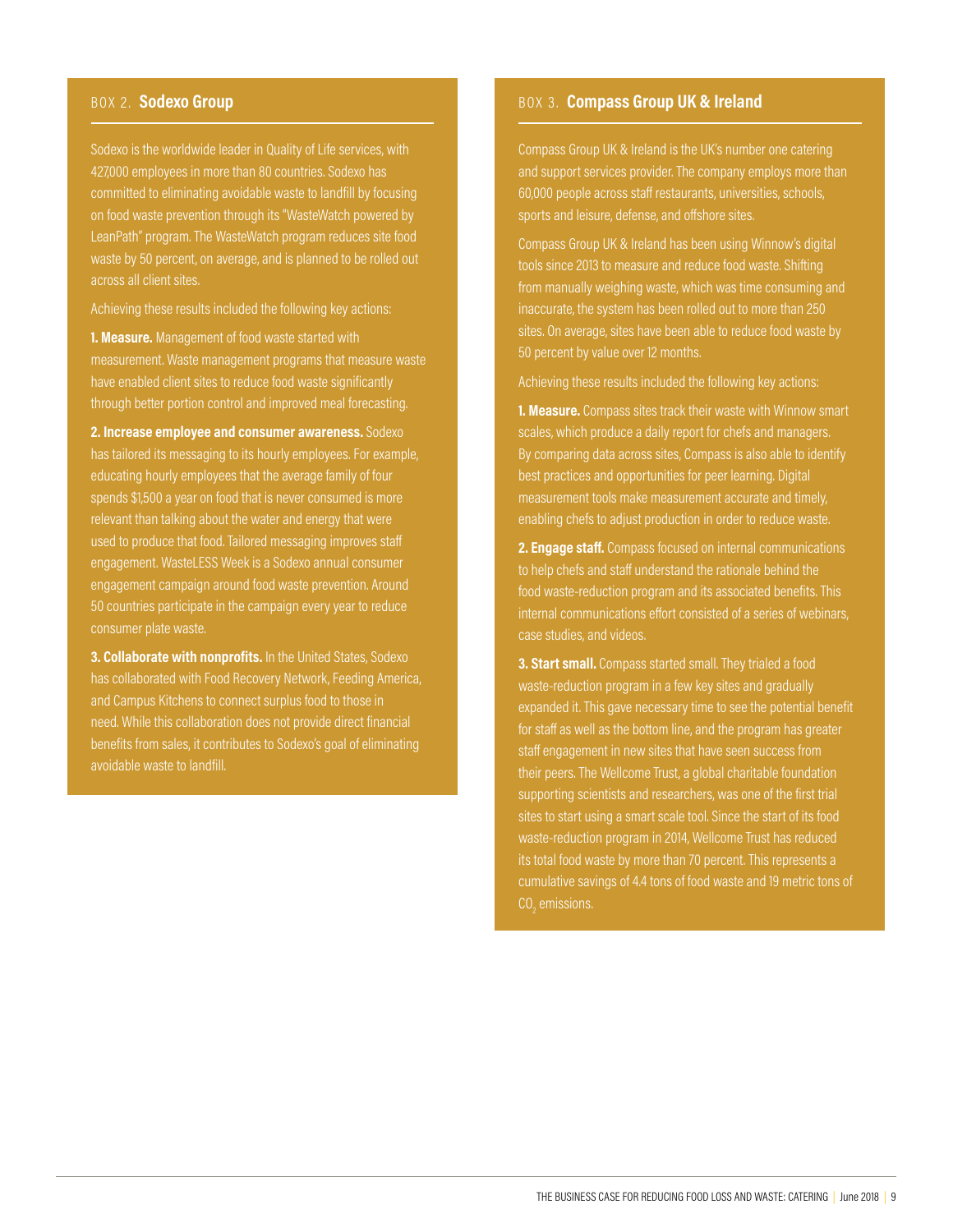this potential waste. For example, unsold or leftover meat from breakfast may be a potential ingredient for a lunch or dinner dish. Sites that incorporated previously unused food (for example, peels, seeds, skins, bones) into dishes were able to produce value from items that typically go straight to the waste bin. For example, making soup stock from such items can cut down on costs if soup stocks were previously purchased and can create added value through

new soups and other dishes. While this analysis does not include any potential financial benefit from food donation, the authors urge caterers to offer edible, unsalable food to organizations that can distribute it to people in need, rather than throwing it away. Interviews indicate that donations also display corporate values and can increase employee participation in a food waste-reduction strategy.

#### BOX 4. **BaxterStorey**

BaxterStorey is a UK and Ireland–based catering company that provides food for a range of sectors. In 2014, BaxterStorey began implementing a food waste-reduction program that weighs, reports, and classifies food waste through its proprietary online accounting system. A total of 910 sites are now acting to reduce food waste.

To date, BaxterStorey has achieved a nearly 40 percent total reduction of food waste by value. This represents more than 4,700 tons of food waste saved from disposal. In addition to the direct financial benefits from wasting less and selling more food, this reduction has also saved sites nearly £2.5 million in disposal costs and more than £236,000 in energy costs.

Achieving these results included the following key actions:

**1. Measure.** BaxterStorey uses an innovative, proprietary measurement method that keeps its costs to a bare minimum. By building on its proprietary cloud-based accounting system to include food waste data, BaxterStorey measures food waste and its associated value across all of its sites. The company differentiates between wasted food and what is typically considered "prep" waste (for example, trimmings such as peels and rinds) to prioritize reduction efforts on the food component, which it considers more easily avoidable. Prior to project implementation, BaxterStorey wasted between 7 and 10 percent of food purchase volume, at a cost of between £5 million and £8 million per year. The company set a target of 3 percent waste (which is based on the UK industry average for unavoidable food waste like pits, seeds, and bones) and tracked progress via weekly food waste reports.

**2. Start small and get creative.** BaxterStorey first launched pilot projects across a selection of client locations to see how the program would work in its own operations. One large central London site reduced the cost of food waste by 82 percent in only six weeks, and the larger pilot increased profit margins by 6 percent and sales by 8 percent. BaxterStorey then leveraged its cloud-based accounting system to expand the food wastereduction program to all sites. As a result of its pilot project, BaxterStorey found that categorizing its waste as either plate waste (that is, resulting from ineffective portion control), production waste (that is, resulting from overproduction), or spoilage waste (that is, resulting from incorrect storage or ordering) made the problem clear and actionable for staff. This categorization process that came from the pilot projects helped make the larger implementation period go smoothly.

**3. Engage staff.** BaxterStorey started by launching Green Flash, a series of short, interactive, peer-led training sessions each focusing on a specific aspect of food waste. This raised awareness among staff of the impacts of food waste while also providing best practice guidance on minimizing food waste across the business. When rolling out its program to all sites, BaxterStorey decided that autonomy should be given to the chef teams for how they would collect and measure the waste. This ensured that the teams were actively engaged in the project and that the project fit seamlessly into everyday kitchen operations without affecting cost or resources.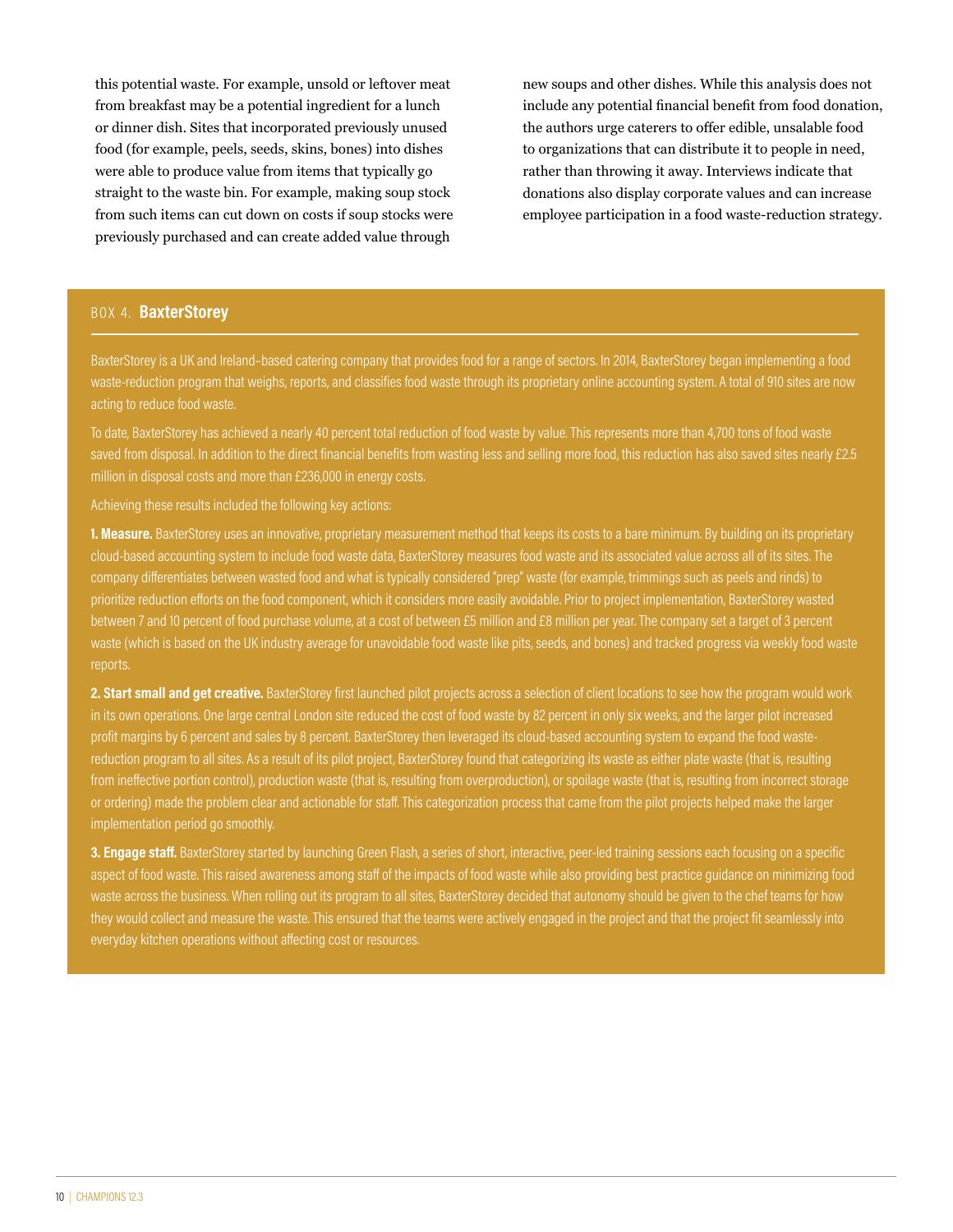# A CALL TO ACTION

Our analyses find that there can be a strong financial business case for companies in the catering sector to reduce food waste within their operations. These findings should encourage managers in this sector to start seriously exploring what they can do to reduce food waste and reap the benefits. What then are next steps? We recommend that catering companies follow a three-step approach:

- **• Target**. Targets set ambition, and ambition motivates action. Caterers should adopt a voluntary reduction target of 50 percent by 2030, which is aligned with Target 12.3 of the Sustainable Development Goals.
- **• Measure**. What gets measured gets managed. Caterers should start to measure their food loss and waste and

monitor progress toward achieving the target over time. The Food Loss and Waste Accounting and Reporting Standard (FLW Protocol 2016) can help entities proceed with measurement. Leading companies are publicly reporting their food waste data, and we recommend that caterers begin to do so as well.

**• Act**. Action is what ultimately matters. Caterers—working alone and together—should take measures like those described in this publication to reduce food waste. A key success factor for action, as we discussed, is management engagement.

Target, measure, and act. If enough companies do this, the world will take a big step toward a future that improves financial performance, food security, environmental protection, and prosperity for all.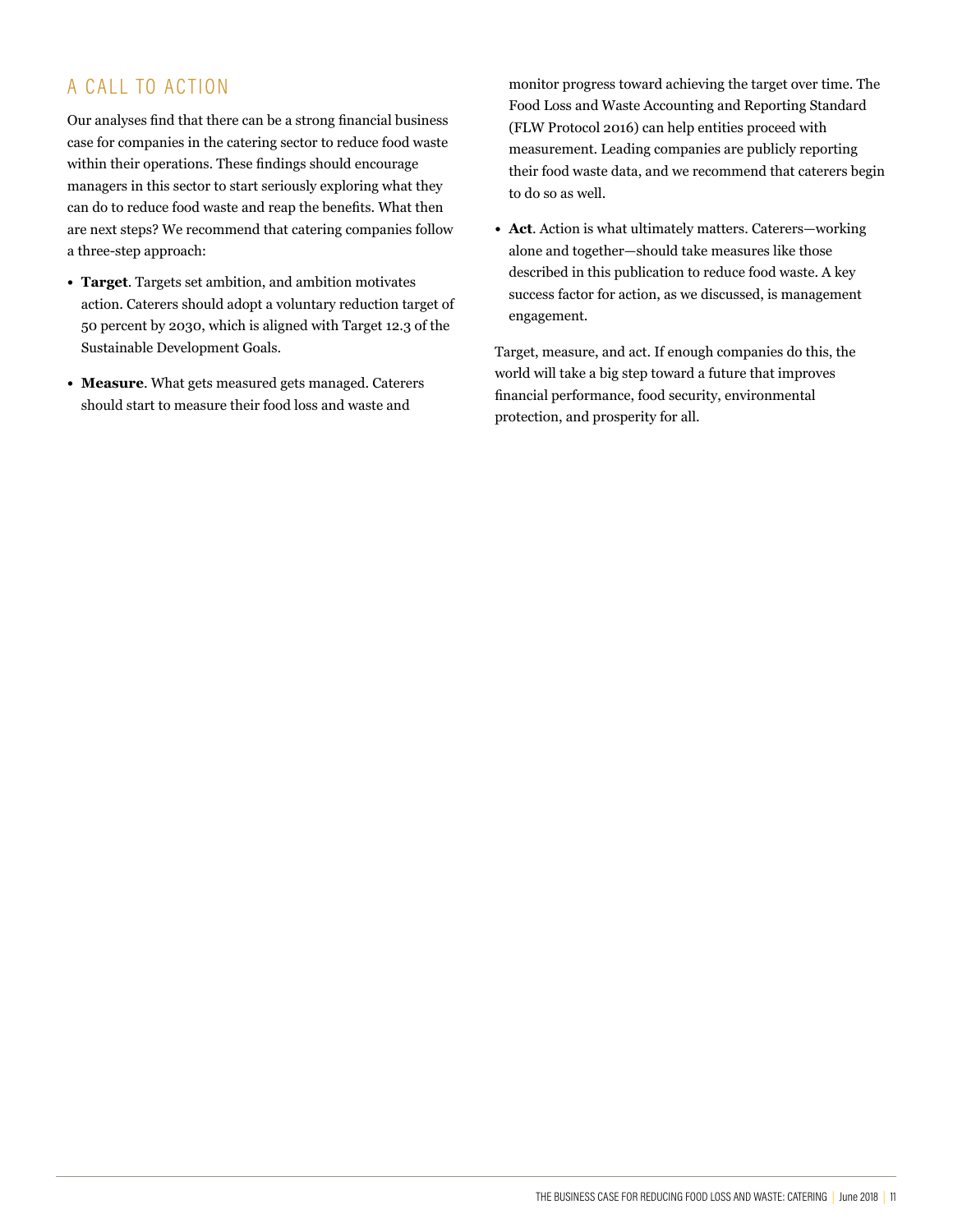# APPENDIX

| <b>GLOBAL</b>             |                             |                               |                      |                                |
|---------------------------|-----------------------------|-------------------------------|----------------------|--------------------------------|
| <b>Sector</b>             | <b>Number of businesses</b> | <b>Average cost of equity</b> | Average cost of debt | <b>Average cost of capital</b> |
| Beverage (Alcoholic)      | 212                         | 8.6%                          | 4.6%                 | 7.8%                           |
| Beverage (Soft)           | 104                         | 10.2%                         | 4.6%                 | 9.1%                           |
| <b>Food Processing</b>    | 1228                        | 8.4%                          | 4.6%                 | 7.6%                           |
| Food Wholesalers          | 119                         | 7.5%                          | 4.6%                 | 6.9%                           |
| Retail (Grocery and Food) | 172                         | 8.2%                          | 4.6%                 | 7.5%                           |
| Hotel/Gaming              | 651                         | 9.2%                          | 4.6%                 | 8.3%                           |

| <b>USA</b>                |                             |                               |                      |                                |
|---------------------------|-----------------------------|-------------------------------|----------------------|--------------------------------|
| <b>Sector</b>             | <b>Number of businesses</b> | <b>Average cost of equity</b> | Average cost of debt | <b>Average cost of capital</b> |
| Beverage (Alcoholic)      | 22                          | 7.9%                          | 4.0%                 | 7.1%                           |
| Beverage (Soft)           | 43                          | 9.2%                          | 4.0%                 | 8.2%                           |
| <b>Food Processing</b>    | 89                          | 7.6%                          | 3.5%                 | 6.8%                           |
| Food Wholesalers          | 14                          | 6.6%                          | 4.0%                 | 6.1%                           |
| Retail (Grocery and Food) | 17                          | 8.5%                          | 4.0%                 | 7.6%                           |
| Hotel/Gaming              | 73                          | 8.1%                          | 3.5%                 | 7.2%                           |

| <b>EUROPE</b>             |                             |                               |                             |                                |
|---------------------------|-----------------------------|-------------------------------|-----------------------------|--------------------------------|
| <b>Sector</b>             | <b>Number of businesses</b> | <b>Average cost of equity</b> | <b>Average cost of debt</b> | <b>Average cost of capital</b> |
| Beverage (Alcoholic)      | 51                          | 7.2%                          | 4.4%                        | 6.6%                           |
| Beverage (Soft)           | 18                          | 7.3%                          | 4.4%                        | 6.7%                           |
| <b>Food Processing</b>    | 156                         | 8.2%                          | 4.4%                        | 7.4%                           |
| Food Wholesalers          | 13                          | 6.4%                          | 4.4%                        | 6.0%                           |
| Retail (Grocery and Food) | 31                          | 10.8%                         | 4.4%                        | 9.6%                           |
| Hotel/Gaming              | 122                         | 9.3%                          | 4.9%                        | 8.4%                           |

| <b>EMERGING</b>                  |                             |                               |                      |                                |
|----------------------------------|-----------------------------|-------------------------------|----------------------|--------------------------------|
| <b>Sector</b>                    | <b>Number of businesses</b> | <b>Average cost of equity</b> | Average cost of debt | <b>Average cost of capital</b> |
| Beverage (Alcoholic)             | 117                         | 10.3%                         | 5.3%                 | 9.3%                           |
| Beverage (Soft)                  | 33                          | 12.7%                         | 5.3%                 | 11.2%                          |
| <b>Food Processing</b>           | 815                         | 96.0%                         | 5.3%                 | 8.7%                           |
| Food Wholesalers                 | 53                          | 8.7%                          | 5.3%                 | 8.0%                           |
| <b>Retail (Grocery and Food)</b> | 61                          | 9.6%                          | 5.3%                 | 8.8%                           |
| Hotel/Gaming                     | 399                         | 10.0%                         | 5.3%                 | 9.1%                           |

Source: Authors' calculations for listed private-sector companies based on five-year financial performance data from NYU Stern Business School's international data, accessible at: http://people. stern.nyu.edu/adamodar/New\_Home\_Page/data.html.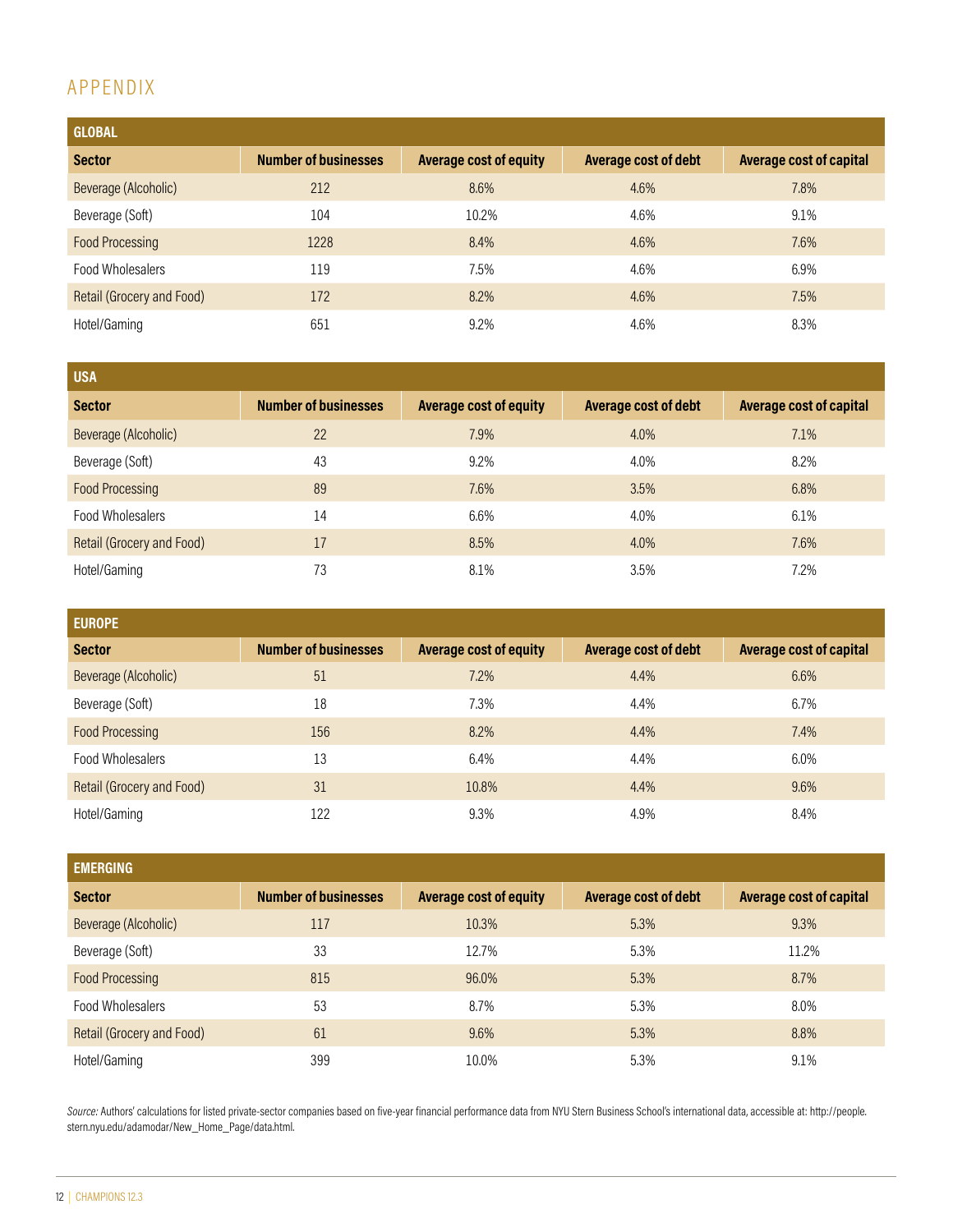# ENDNOTES

1 A benefit-cost ratio of 2:1 is equivalent to a 100 percent return on investment (not a 200 percent return on investment as may be mistakenly believed). With a ratio of 2:1, the entity expends \$1 of costs and receives \$2 worth of benefits. The ratio is the same as a 100 percent return on investment. The investor invests \$1 and receives \$2 in return. The pure profit is \$1 while the investment itself is another \$1, thus the profit is 100 percent more than the investment.

# **REFERENCES**

CAIT (Climate Analysis Indicators Tool). 2018. "Historical Emissions." http://cait.wri.org/historical. Accessed February 6.

FAO (Food and Agriculture Organization of the United Nations). 2011. *Global Food Losses and Food Waste – Extent, Causes and Prevention*. Rome: FAO.

FAO. 2015. *Food Wastage Footprint & Climate Change*. Rome: FAO.

FLW Protocol. 2016. *Food Loss and Waste Accounting and Reporting Standard*. Washington, DC: FLW Protocol.

Hanson, C., and P. Mitchell. 2017. *The Business Case for Reducing Food Loss and Waste*. Washington, DC: World Resources Institute.

WFP (World Food Programme). 2018. "Hunger Statistics." https://www.wfp.org/hunger/stats. Accessed February 6.